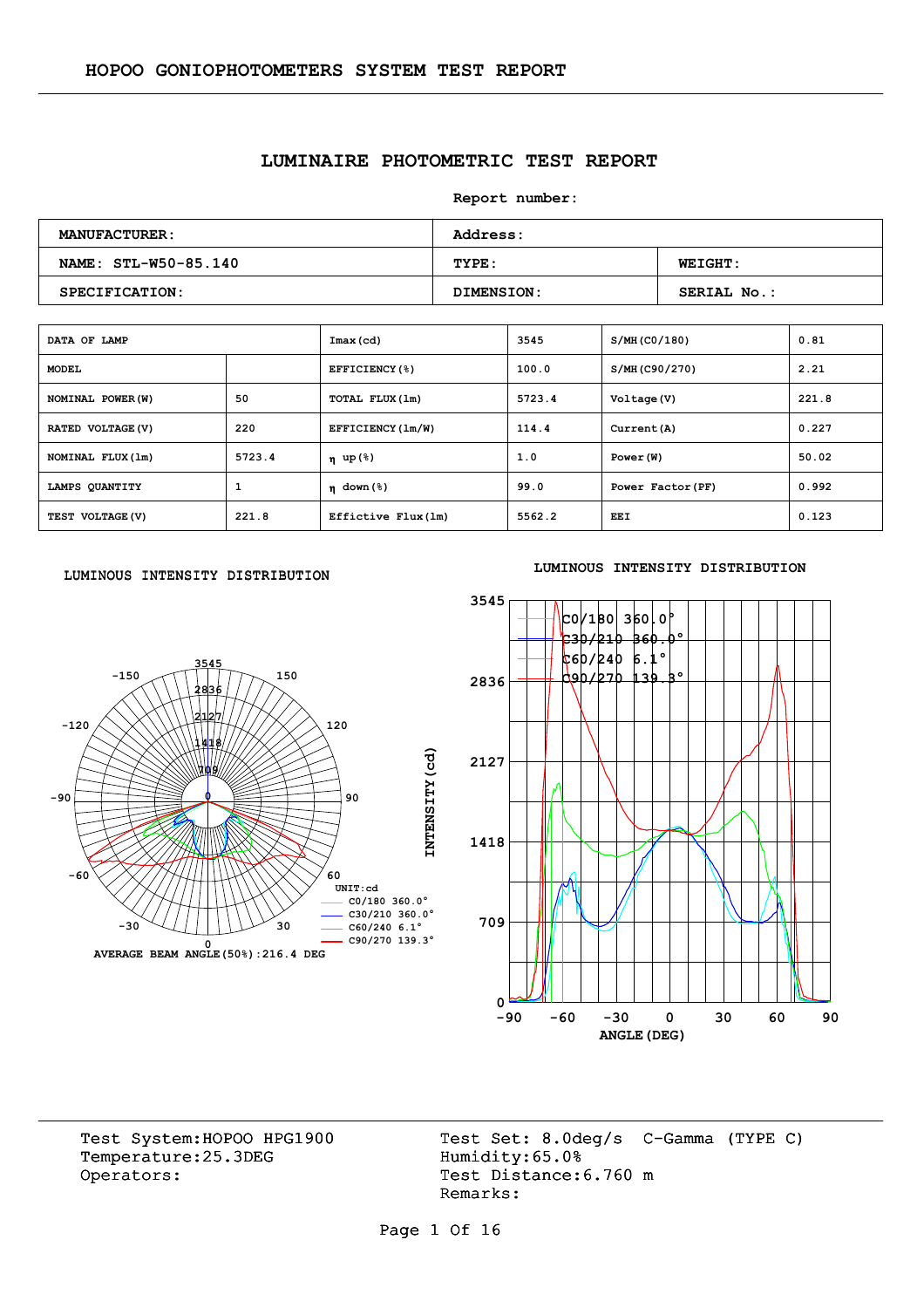## **Color Temperature Data List**

**Report number:** 

| <b>MANUFACTURER:</b> | Address:   |                    |  |  |  |  |
|----------------------|------------|--------------------|--|--|--|--|
| NAME: STL-W50-85.140 | TYPE:      | <b>WEIGHT:</b>     |  |  |  |  |
| SPECIFICATION:       | DIMENSION: | <b>SERIAL No.:</b> |  |  |  |  |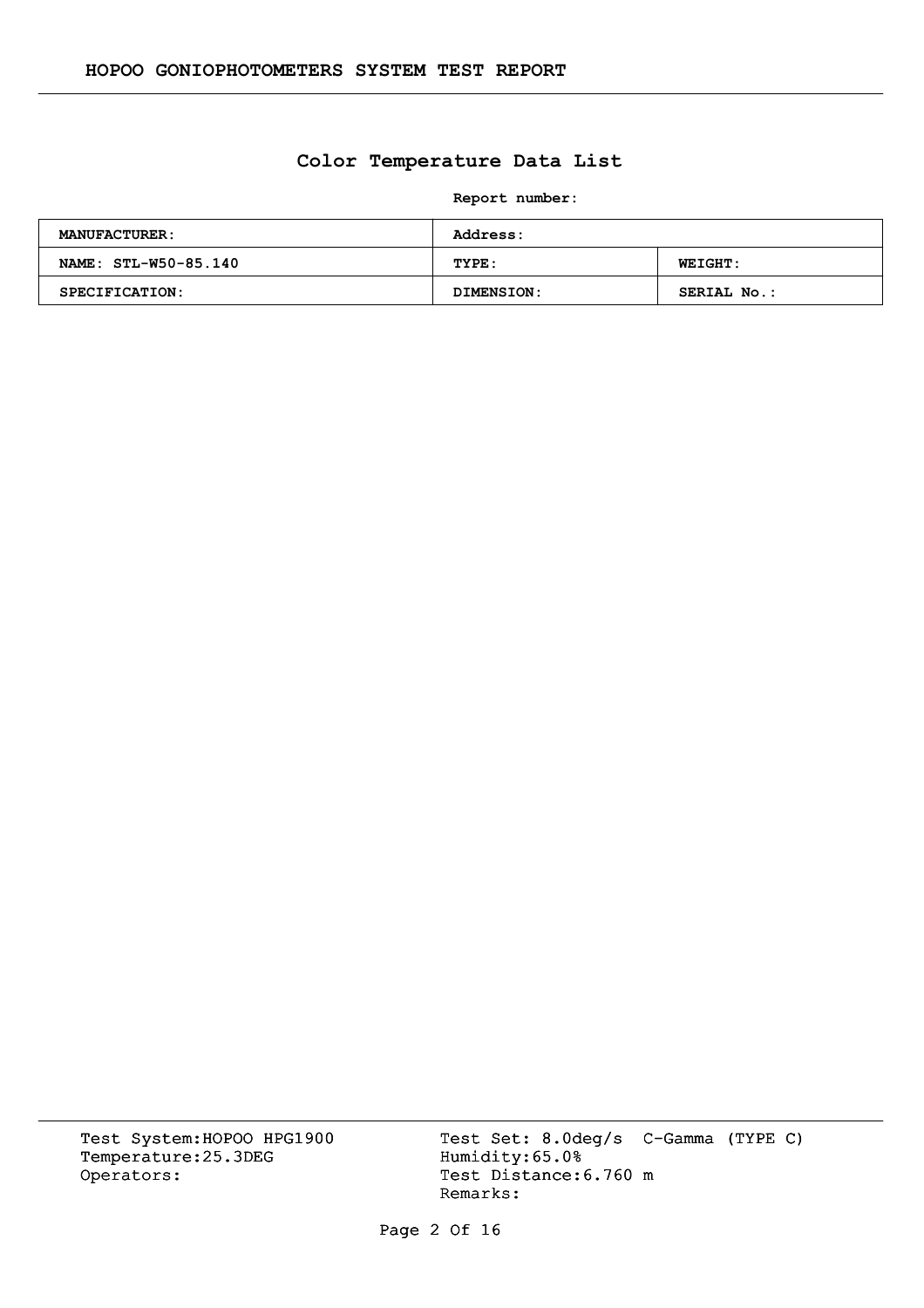#### **AVERAGE AND CENTER E Figure**

**Report number:** 

| <b>MANUFACTURER:</b> | <b>Address:</b> |                    |  |  |  |  |
|----------------------|-----------------|--------------------|--|--|--|--|
| NAME: STL-W50-85.140 | TYPE:           | <b>WEIGHT:</b>     |  |  |  |  |
| SPECIFICATION:       | DIMENSION:      | <b>SERIAL No.:</b> |  |  |  |  |



Angle:46.1deg

Temperature:25.3DEG Operators: Test Distance: 6.760 m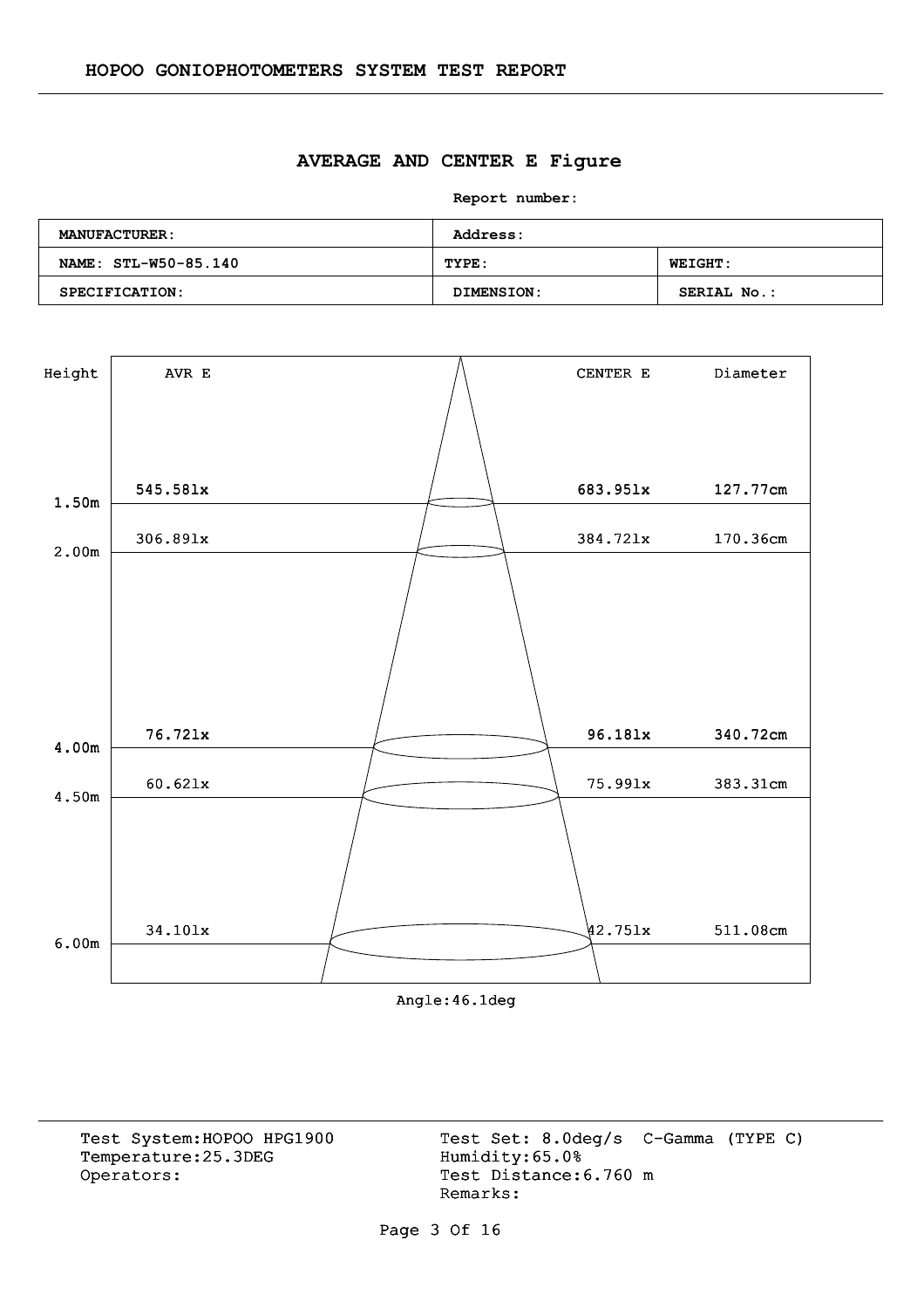# **ZONAL FLUX DIAGRAM**

#### **Report number:**

| <b>MANUFACTURER:</b> | <b>Address:</b>   |                    |  |  |  |  |  |
|----------------------|-------------------|--------------------|--|--|--|--|--|
| NAME: STL-W50-85.140 | TYPE:             | <b>WEIGHT:</b>     |  |  |  |  |  |
| SPECIFICATION:       | <b>DIMENSION:</b> | <b>SERIAL No.:</b> |  |  |  |  |  |

| γ     | CO.   | C45   | C90   | C <sub>135</sub> | C180                  | C <sub>225</sub> | C <sub>270</sub> | C315  | γ           | zone    | total |
|-------|-------|-------|-------|------------------|-----------------------|------------------|------------------|-------|-------------|---------|-------|
| 5.0   | 1460  | 1471  | 1515  | 1518             | 1555                  | 1526             | 1507             | 1459  | $0 - 5$     | 36.02   | 36.02 |
| 10.0  | 1344  | 1402  | 1526  | 1512             | 1500                  | 1493             | 1484             | 1385  | $5 - 10$    | 105.6   | 141.6 |
| 15.0  | 1203  | 1330  | 1525  | 1489             | 1403                  | 1441             | 1496             | 1320  | $10 - 15$   | 169.2   | 310.8 |
| 20.0  | 1009  | 1224  | 1568  | 1447             | 1275                  | 1401             | 1575             | 1247  | $15 - 20$   | 224.8   | 535.7 |
| 25.0  | 858.0 | 1127  | 1668  | 1429             | 1115                  | 1345             | 1689             | 1194  | $20 - 25$   | 276.0   | 811.7 |
| 30.0  | 700.6 | 1046  | 1818  | 1414             | 921.7                 | 1289             | 1855             | 1162  | $25 - 30$   | 323.0   | 1135  |
| 35.0  | 633.5 | 997.3 | 1993  | 1411             | 746.5                 | 1238             | 2030             | 1138  | $30 - 35$   | 368.9   | 1504  |
| 40.0  | 644.2 | 1001  | 2196  | 1410             | 696.2                 | 1209             | 2138             | 1165  | $35 - 40$   | 419.2   | 1923  |
| 45.0  | 686.7 | 1037  | 2389  | 1428             | 694.3                 | 1169             | 2182             | 1188  | $40 - 45$   | 476.0   | 2399  |
| 50.0  | 846.8 | 1136  | 2597  | 1428             | 710.7                 | 1084             | 2277             | 1205  | $45 - 50$   | 534.3   | 2933  |
| 55.0  | 1133  | 1307  | 2806  | 1374             | 918.0                 | 923.5            | 2462             | 1386  | $50 - 55$   | 604.8   | 3538  |
| 60.0  | 1000  | 1388  | 3280  | 1320             | 998.9                 | 874.1            | 2958             | 1512  | $55 - 60$   | 684.3   | 4223  |
| 65.0  | 597.2 | 1348  | 3386  | 1082             | 524.3                 | 665.7            | 2617             | 1373  | $60 - 65$   | 719.6   | 4942  |
| 70.0  | 53.77 | 708.5 | 2058  | 438.7            | 197.4                 | 268.5            | 1004             | 735.8 | $65 - 70$   | 503.4   | 5446  |
| 75.0  | 14.70 | 210.8 | 274.1 | 54.38            | 13.56                 | 28.19            | 57.08            | 209.3 | $70 - 75$   | 174.3   | 5620  |
| 80.0  | 11.23 | 26.24 | 36.53 | 18.51            | 9.258                 | 14.80            | 27.92            | 24.85 | $75 - 80$   | 24.80   | 5645  |
| 85.0  | 8.516 | 16.38 | 41.14 | 14.95            | 10.79                 | 13.24            | 17.82            | 22.40 | $80 - 85$   | 10.31   | 5655  |
| 90.0  | 6.337 | 15.42 | 26.78 | 13.93            | 3.663                 | 10.57            | 14.45            | 20.44 | $85 - 90$   | 8.784   | 5664  |
| 95.0  | 5.743 | 11.04 | 26.83 | 8.862            | 3.020                 | 7.352            | 10.54            | 12.52 | $90 - 95$   | 6.607   | 5670  |
| 100.0 | 5.446 | 6.981 | 14.80 | 6.981            | 3.812                 | 6.436            | 10.64            | 7.525 | $95 - 100$  | 5.092   | 5676  |
| 105.0 | 5.644 | 6.114 | 9.456 | 7.600            | 4.406                 | 7.154            | 11.78            | 6.659 | $100 - 105$ | 3.859   | 5679  |
| 110.0 | 6.089 | 6.560 | 9.951 | 8.243            | 5.050                 | 7.872            | 12.77            | 7.525 | $105 - 110$ | 3.930   | 5683  |
| 115.0 | 6.337 | 7.253 | 10.89 | 8.565            | 5.297                 | 8.169            | 13.12            | 8.169 | $110 - 115$ | 4.105   | 5687  |
| 120.0 | 6.535 | 7.699 | 11.18 | 8.912            | 5.743                 | 8.466            | 13.51            | 8.714 | 115-120     | 4.149   | 5692  |
| 125.0 | 6.981 | 8.293 | 11.48 | 9.333            | 5.990                 | 9.110            | 13.76            | 9.407 | $120 - 125$ | 4.155   | 5696  |
| 130.0 | 7.426 | 8.837 | 11.83 | 9.605            | 6.535                 | 9.382            | 13.81            | 10.02 | $125 - 130$ | 4.090   | 5700  |
| 135.0 | 8.070 | 9.382 | 12.13 | 10.02            | 7.030                 | 9.828            | 14.16            | 10.29 | $130 - 135$ | 3.969   | 5704  |
| 140.0 | 8.862 | 9.753 | 12.32 | 10.17            | 8.070                 | 10.19            | 14.20            | 10.66 | $135 - 140$ | 3.795   | 5708  |
| 145.0 | 9.456 | 10.10 | 11.83 | 10.27            | 8.813                 | 10.29            | 13.66            | 10.99 | $140 - 145$ | 3.508   | 5711  |
| 150.0 | 10.24 | 10.42 | 11.38 | 10.12            | 9.258                 | 10.19            | 12.92            | 10.86 | 145-150     | 3.114   | 5714  |
| 155.0 | 10.69 | 10.71 | 11.23 | 10.19            | 10.05                 | 10.37            | 12.57            | 11.04 | $150 - 155$ | 2.700   | 5717  |
| 160.0 | 11.28 | 10.94 | 11.14 | 10.22            | 10.64                 | 10.54            | 12.17            | 11.09 | $155 - 160$ | 2.273   | 5719  |
| 165.0 | 12.03 | 11.23 | 11.18 | 10.52            | 11.09                 | 10.71            | 11.88            | 11.21 | $160 - 165$ | 1,820   | 5721  |
| 170.0 | 12.42 | 11.46 | 11.04 | 10.64            | 11.04                 | 10.81            | 11.58            | 11.11 | 165-170     | 1.327   | 5722  |
| 175.0 | 12.13 | 11.23 | 10.89 | 10.71            | 11.33                 | 10.81            | 11,43            | 10.94 | $170 - 175$ | 0.796   | 5723  |
| 180.0 | 11.88 | 11.01 | 10.94 | 10.86            | 11.83                 | 10.99            | 11.28            | 10.74 | $175 - 180$ | 0.265   | 5723  |
| DEG   |       |       |       |                  | LUMINOUS INTENSITY:cd |                  |                  |       |             | UNIT:1m |       |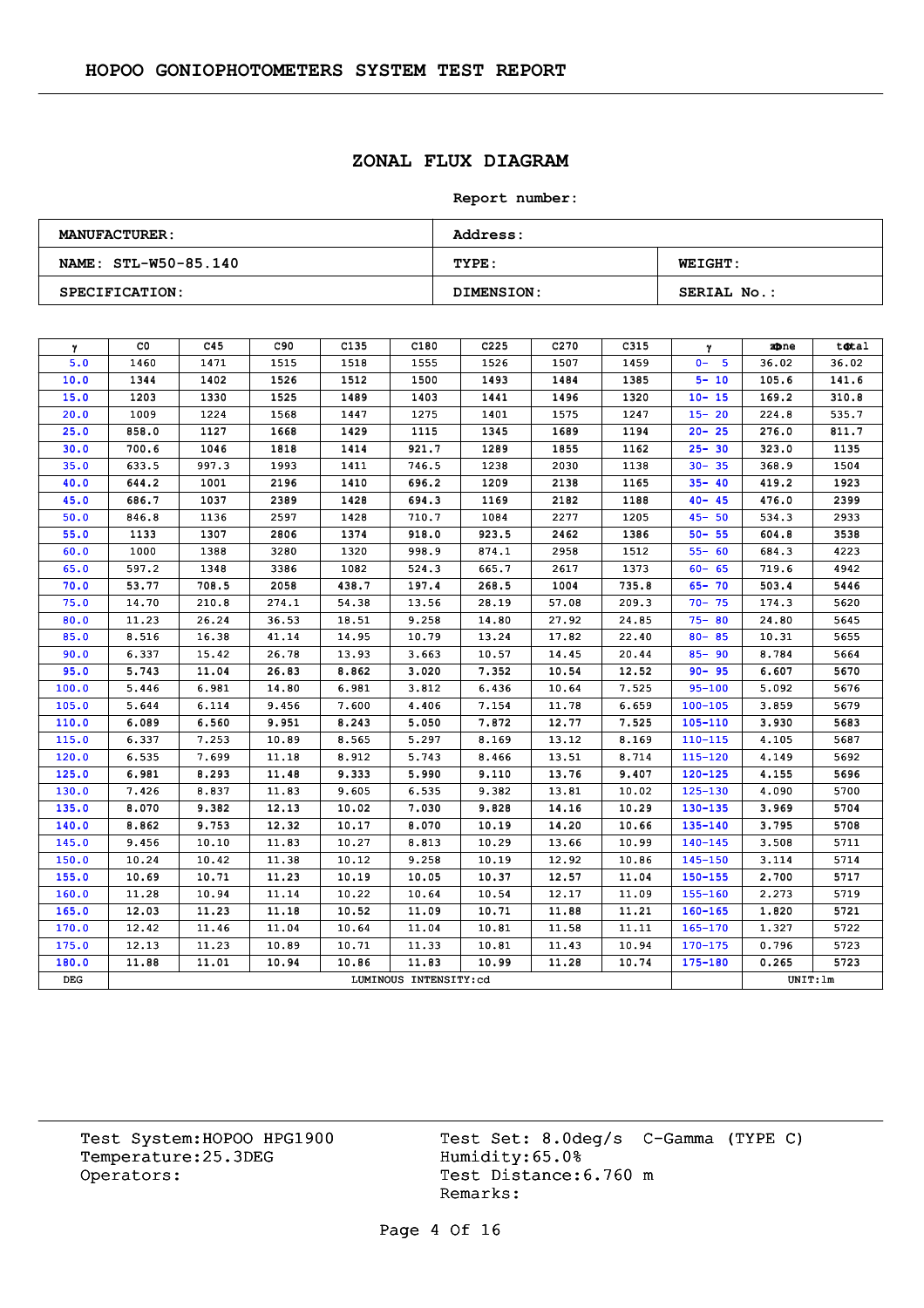#### **LUMINANCE LIMITATION CURVES**

#### **Report number:**

| <b>MANUFACTURER:</b> | Address:   |                |  |  |  |  |  |
|----------------------|------------|----------------|--|--|--|--|--|
| NAME: STL-W50-85.140 | TYPE:      | <b>WEIGHT:</b> |  |  |  |  |  |
| SPECIFICATION:       | DIMENSION: | SERIAL No.:    |  |  |  |  |  |



#### LUMINANCE cd/(m2)

| G (DEG) | CO/180 | C90/270 |  |  |  |
|---------|--------|---------|--|--|--|
| 85      | 977    | 4721    |  |  |  |
| 80      | 647    | 2104    |  |  |  |
| 75      | 568    | 10592   |  |  |  |
| 70      | 1572   | 60161   |  |  |  |
| 65      | 14132  | 80114   |  |  |  |
| 60      | 20006  | 65594   |  |  |  |
| 55      | 19750  | 48928   |  |  |  |
| 50      | 13175  | 40408   |  |  |  |
| 45      | 9712   | 33780   |  |  |  |

Temperature:25.3DEG Operators: Test Distance: 6.760 m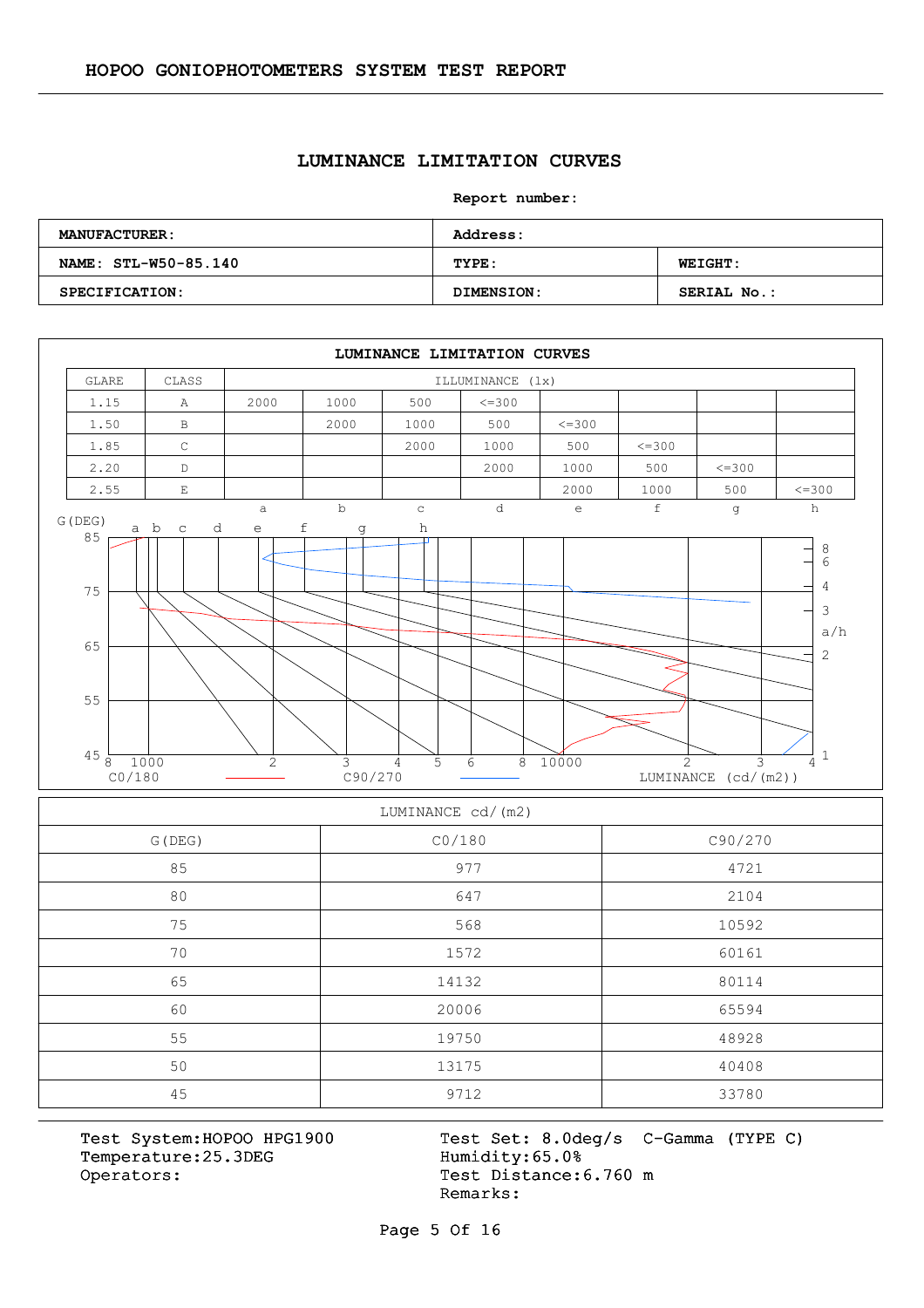# **ISOCANDELA DIAGRAM**

**Report number:** 

| <b>MANUFACTURER:</b> | <b>Address:</b> |                |  |  |  |  |
|----------------------|-----------------|----------------|--|--|--|--|
| NAME: STL-W50-85.140 | TYPE:           | <b>WEIGHT:</b> |  |  |  |  |
| SPECIFICATION:       | DIMENSION:      | SERIAL No.:    |  |  |  |  |



Temperature:25.3DEG Operators: Test Distance: 6.760 m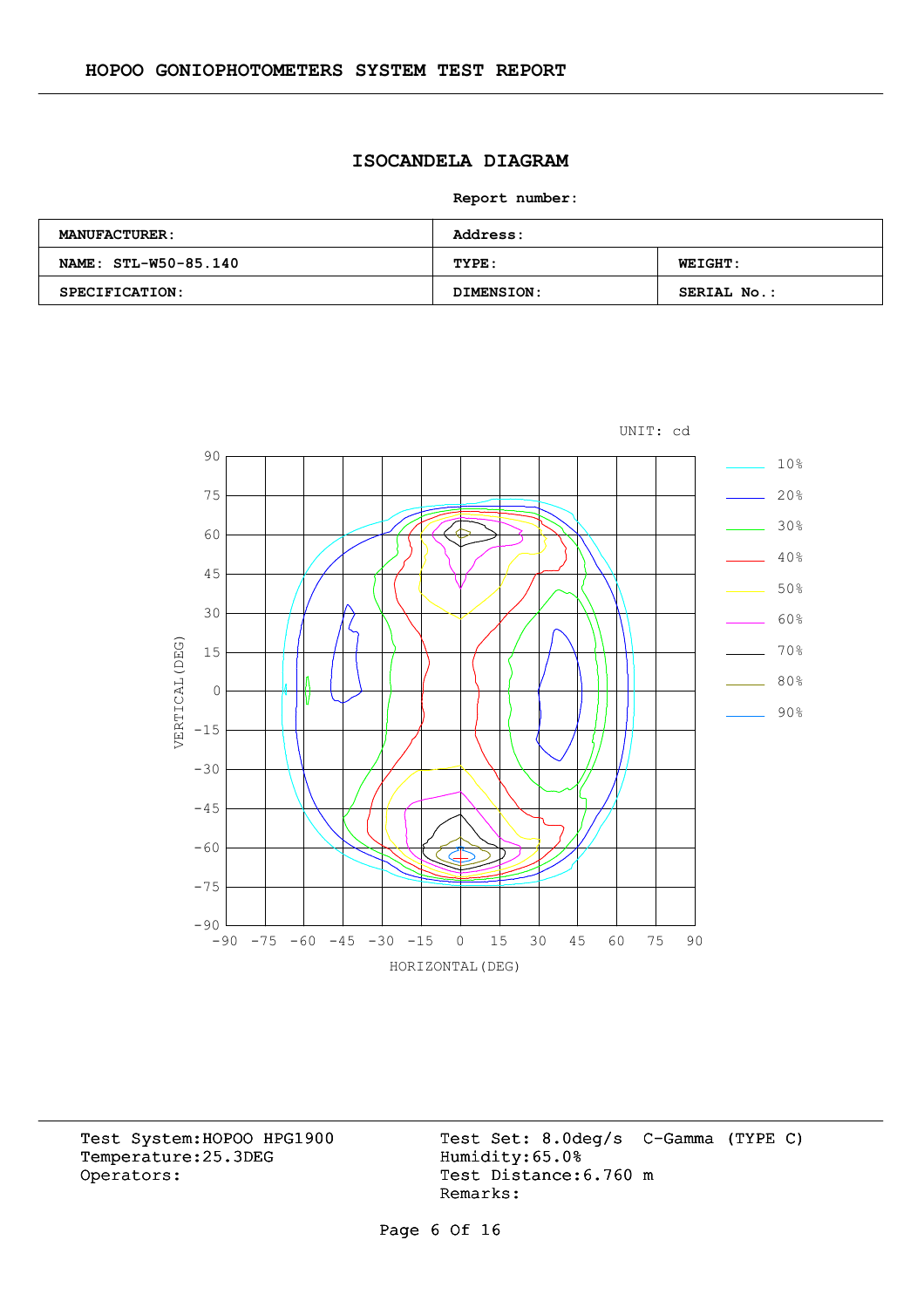# **ISOLUX DIAGRAM**

**Report number:** 

| <b>MANUFACTURER:</b> | <b>Address:</b> |                    |  |  |  |  |  |
|----------------------|-----------------|--------------------|--|--|--|--|--|
| NAME: STL-W50-85.140 | TYPE:           | <b>WEIGHT:</b>     |  |  |  |  |  |
| SPECIFICATION:       | DIMENSION:      | <b>SERIAL No.:</b> |  |  |  |  |  |



Temperature:25.3DEG Operators: Test Distance: 6.760 m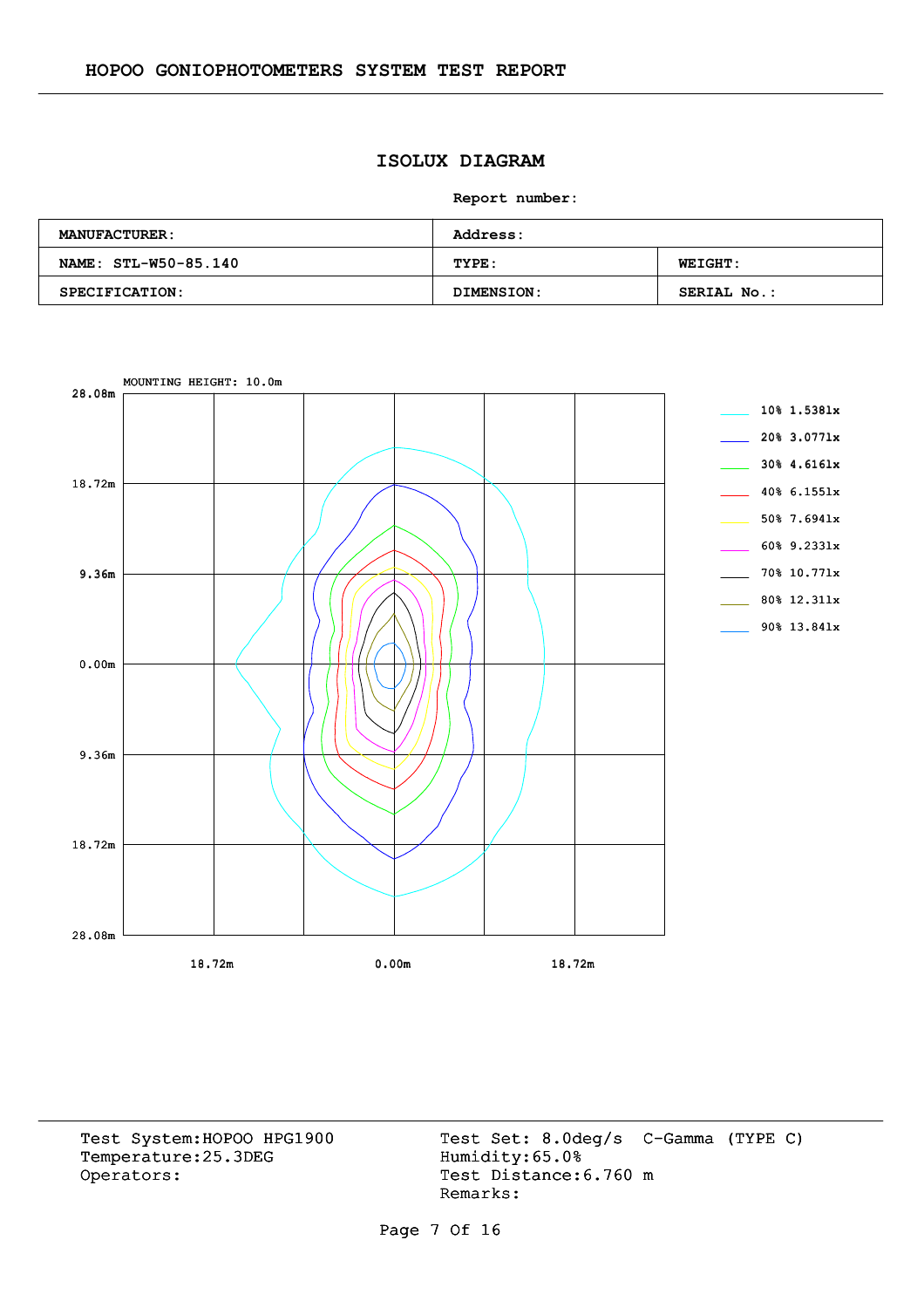# **AREA LUMINOUS FLUX**

**Report number:** 

| <b>MANUFACTURER:</b> | Address:   |                    |  |  |  |  |  |
|----------------------|------------|--------------------|--|--|--|--|--|
| NAME: STL-W50-85.140 | TYPE:      | <b>WEIGHT:</b>     |  |  |  |  |  |
| SPECIFICATION:       | DIMENSION: | <b>SERIAL No.:</b> |  |  |  |  |  |

| 90             | AREA FLUX DIAGRAM |       |      |       |       |                |      |       |                  |      |      |      | UNIT:lm |      | $\Phi$ <sub>t</sub> | $\Phi$ a |      |      |      |      |
|----------------|-------------------|-------|------|-------|-------|----------------|------|-------|------------------|------|------|------|---------|------|---------------------|----------|------|------|------|------|
| 80             | 0.01              | 0.06  | 0.12 | 0.19  | 0.28  | 0.36           | 0.43 | 0.49  | 0.55             | 0.57 | 0.55 | 0.51 | 0.49    | 0.47 | 0.42                | 0.29     | 0.13 | 0.03 | 5.94 | 0.00 |
| 70             | 0.02              | 0.08  | 0.16 | 0.25  | 0.35  | 0.47           | 0.95 | 2.55  | 4.74             | 6.77 | 7.72 | 6.91 | 3.12    | 0.74 | 0.47                | 0.31     | 0.14 | 0.03 | 35.8 | 21.0 |
| 60             | 0.02              | 0.09  | 0.19 | 0.51  | 2.71  | 7.25           | 16.5 | 37.8  | 60.4             | 67.1 | 57.2 | 45.0 | 26.2    | 8.56 | 1.08                | 0.31     | 0.14 | 0.03 | 331  | 320  |
|                | 0.02              | 0.09  | 0.34 | 4.05  | 12.5  | 20.7           | 29.8 | 50.0  | 68.6             | 72.4 | 62.8 | 52.9 | 40.5    | 21.9 | 4.09                | 0.36     | 0.14 | 0.03 | 442  | 436  |
| 50             | 0.03              | 0.10  | 1.50 | 10.1  | 17.9  | 24.0           | 37.3 | 51.9  | 62.5             | 62.8 | 53.8 | 43.1 | 34.0    | 25.2 | 11.0                | 1.03     | 0.14 | 0.03 | 437  | 433  |
| 40             | 0.03              | 0.12  | 3.58 | 13.8  | 16.3  | 24.1           | 37.9 | 50.4  | 57.8             | 57.0 | 48.4 | 37.4 | 25.7    | 21.7 | 15.7                | 2.98     | 0.14 | 0.03 | 414  | 411  |
| 30             | 0.03              | 0.16  | 5.57 | 15.0  | 15.4  | 19.9           | 32.4 | 43.8  | 49.4             | 48.3 | 40.7 | 29.7 | 19.5    | 17.6 | 17.5                | 5.31     | 0.16 | 0.03 | 361  | 359  |
|                | 0.03              | 0.22  | 7.05 | 15.3  | 15.2  | 19.3           | 30.1 | 40.4  | 45.1             | 43.4 | 35.9 | 25.2 | 17.7    | 16.0 | 17.6                | 6.88     | 0.18 | 0.03 | 336  | 334  |
|                | 0.03              | 0.27  | 7.74 | 15.5  | 15.0  | 19.6           | 31.0 | 40.9  | 45.7             | 43.2 | 35.1 | 24.5 | 16.8    | 15.3 | 17.6                | 7.43     | 0.19 | 0.03 | 336  | 335  |
| VERTICAL (DEG) | 0.03              | 0.29  | 7.81 | 15.6  | 15.3  | 20.4           | 31.7 | 41.4  | 45.9             | 43.7 | 35.2 | 24.1 | 16.4    | 15.3 | 17.6                | 7.43     | 0.19 | 0.03 | 339  | 337  |
|                |                   |       |      |       |       |                |      |       |                  |      |      |      |         |      |                     |          |      |      |      |      |
|                | 0.03              | 0.29  | 7.30 | 15.3  | 15.9  | 21.8           | 32.5 | 42.1  | 46.3             | 43.5 | 34.9 | 23.5 | 16.7    | 16.1 | 17.7                | 6.85     | 0.18 | 0.03 | 342  | 340  |
| $-30$          | 0.03              | 0.26  | 6.12 | 14.9  | 16.3  | 23.0           | 36.9 | 47.4  | 50.3             | 46.7 | 37.0 | 26.2 | 18.2    | 18.2 | 17.5                | 5.24     | 0.15 | 0.03 | 365  | 363  |
| $-40$          | 0.03              | 0.17  | 4.33 | 14.0  | 17.2  | 29.4           | 45.3 | 56.0  | 59.3             | 54.8 | 42.4 | 31.5 | 24.1    | 21.9 | 15.8                | 2.89     | 0.13 | 0.03 | 420  | 417  |
| $-50$          | 0.03              | 0.11  | 2.21 | 11.8  | 21.2  | 34.7           | 52.9 | 64.5  | 70.4             | 65.6 | 50.9 | 38.2 | 31.6    | 24.4 | 10.8                | 0.98     | 0.12 | 0.03 | 481  | 477  |
| $-60$          | 0.02              | 0.09  | 0.69 | 5.93  | 18.0  | 34.0           | 52.4 | 69.0  | 81.1             | 78.3 | 62.2 | 47.9 | 37.5    | 21.0 | 3.87                | 0.30     | 0.11 | 0.02 | 513  | 507  |
| $-70$          | 0.02              | 0.09  | 0.19 | 1.10  | 5.08  | 13.8           | 30.4 | 57.8  | 82.5             | 85.1 | 66.4 | 45.4 | 24.8    | 8.23 | 1.05                | 0.23     | 0.10 | 0.02 | 423  | 413  |
| $-80$          | 0.02              | 0.08  | 0.16 | 0.26  | 0.45  | 0.83           | 2.88 | 8.86  | 16.0             | 17.7 | 13.3 | 8.49 | 3.79    | 0.97 | 0.35                | 0.19     | 0.08 | 0.02 | 74.6 | 56.5 |
| $-90$          | 0.01              | 0.06  | 0.13 | 0.22  | 0.32  | 0.43           | 0.59 | 0.80  | 0.99             | 1.00 | 0.82 | 0.62 | 0.46    | 0.34 | 0.23                | 0.14     | 0.07 | 0.02 | 7.26 | 0.00 |
| $-90$          | $-80$             | $-70$ |      | $-60$ | $-50$ | $-30$<br>$-40$ |      | $-20$ | HORIZONTAL (DEG) |      |      | 20   | 30      | 40   | 50                  | 60<br>70 | 80   |      | 90   |      |
| Φt             | 0.42              | 2.63  | 55.2 | 154   | 206   | 315            | 503  | 707   | 848              | 839  | 686  | 512  | 358     | 254  | 171                 | 49.1     | 2.47 | 0.48 | 5723 |      |
| $\Phi$ a       | 0.00              | 0.00  | 44.3 | 146   | 199   | 308            | 497  | 701   | 843              | 833  | 681  | 507  | 354     | 247  | 162                 | 37.6     | 0.00 | 0.00 |      | 5562 |

Temperature:25.3DEG Operators: Test Distance: 6.760 m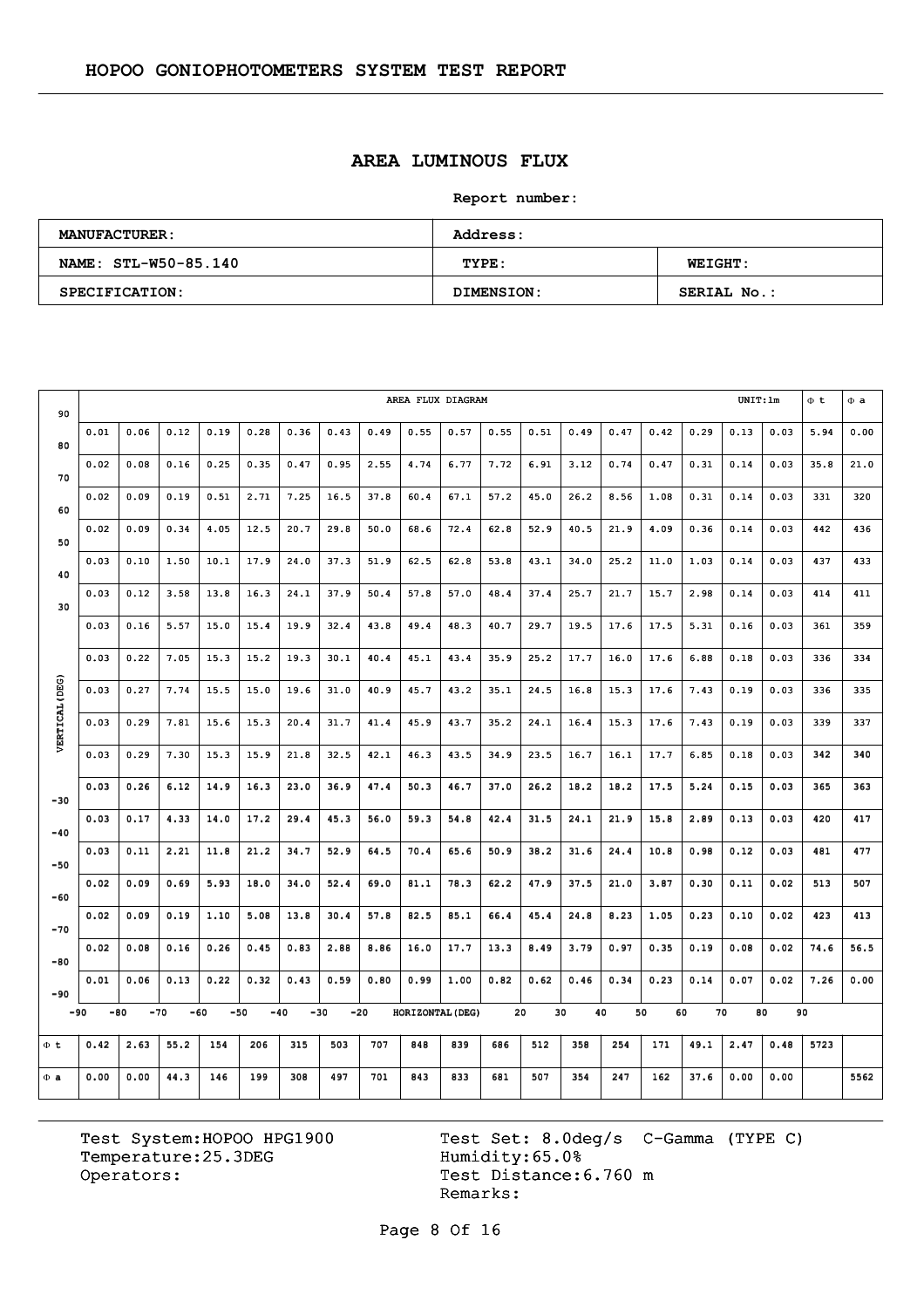### **CU AND LUMINAIRE BUDGETARY ESTIMATE DIAGRAM**

**Report number:** 



Temperature: 25.3DEG Humidity: 65.0% Operators: Test Distance: 6.760 m

Test System:HOPOO HPG1900 Test Set: 8.0deg/s C-Gamma (TYPE C) Remarks: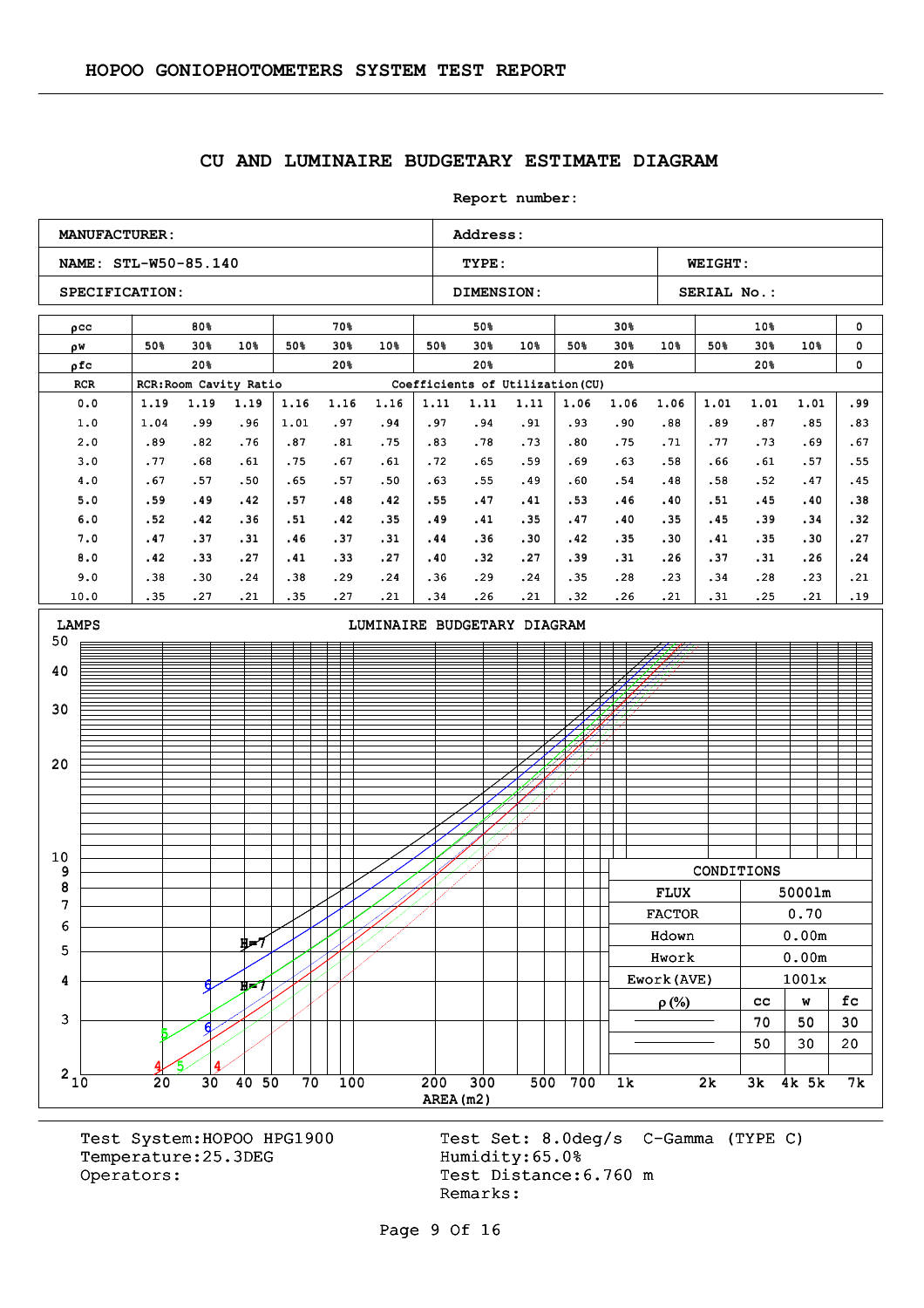### **WEC AND CCEC**

**Report number:** 

| <b>MANUFACTURER:</b> | <b>Address:</b>   |                    |
|----------------------|-------------------|--------------------|
| NAME: STL-W50-85.140 | TYPE:             | <b>WEIGHT:</b>     |
| SPECIFICATION:       | <b>DIMENSION:</b> | <b>SERIAL No.:</b> |

| $_{\text{O}}$ CC |      | 80%  |                        |      | 70왕  |             |      | 50%                             |                 |      | 30%      |      |      | 10 <sub>8</sub> |      | 0        |
|------------------|------|------|------------------------|------|------|-------------|------|---------------------------------|-----------------|------|----------|------|------|-----------------|------|----------|
| οW               | 50%  | 30%  | 10%                    | 50%  | 30%  | 10%         | 50%  | 30%                             | 10 <sub>8</sub> | 50%  | 30%      | 10%  | 50%  | 30 <sub>8</sub> | 10%  | $\Omega$ |
| ρfc              |      | 20%  |                        |      | 20%  |             |      | 20%                             |                 |      | 20%      |      |      | 20%             |      | $\Omega$ |
| <b>RCR</b>       |      |      | RCR: Room Cavity Ratio |      |      |             |      | Wall Exitance Coeffcients (WEC) |                 |      |          |      |      |                 |      |          |
| 0.0              |      |      |                        |      |      |             |      |                                 |                 |      |          |      |      |                 |      |          |
| 1.0              | .308 | .175 | .056                   | .301 |      | $.172$ .055 | .287 | .165                            | .053            |      | .274.158 | .051 | .263 | .152            | .049 |          |
| 2.0              | .302 | .166 | .051                   | .296 | .163 | .050        | .283 | .158                            | .049            | .272 | .153     | .048 | .261 | .148            | .047 |          |
| 3.0              | .285 | .151 | .045                   | .279 | .149 | .045        | .268 | .145                            | .044            | .258 | .141     | .043 | .248 | .137            | .043 |          |
| 4.0              | .265 | .138 | .040                   | .259 | .136 | .040        | .250 | .132                            | .040            | .240 | .129     | .039 | .232 | .126            | .038 |          |
| 5.0              | .245 | .125 | .036                   | .240 | .123 | .036        | .232 | .121                            | .036            | .223 | .118     | .035 | .216 | .115            | .035 |          |
| 6.0              | .227 | .114 | .033                   | .223 | .113 | .032        | .215 | .110                            | .032            | .208 | .108     | .032 | .201 | .106            | .031 |          |
| 7.0              | .211 | .104 | .030                   | .207 | .103 | .029        | .200 | .101                            | .029            | .193 | .099     | .029 | .187 | .097            | .029 |          |
| 8.0              | .196 | .096 | .027                   | .193 | .095 | .027        | .186 | .093                            | .027            | .180 | .091     | .026 | .175 | .090            | .026 |          |
| 9.0              | .183 | .089 | .025                   | .180 | .088 | .025        | .174 | .086                            | .024            | .169 | .085     | .024 | .164 | .083            | .024 |          |
| 10.0             | .172 | .082 | .023                   | .169 | .082 | .023        | .164 | .080                            | .023            | .159 | .079     | .022 | .154 | .078            | .022 |          |

| $_{\text{pcc}}$ |      | 80%  |                        |      | 70%  |                 |      | 50%             |                 |                                             | 30%  |      |      | 10%             |      | $\mathbf 0$ |
|-----------------|------|------|------------------------|------|------|-----------------|------|-----------------|-----------------|---------------------------------------------|------|------|------|-----------------|------|-------------|
| ρW              | 50%  | 30%  | 10 <sub>8</sub>        | 50%  | 30%  | 10 <sub>8</sub> | 50%  | 30 <sub>8</sub> | 10 <sub>8</sub> | 50%                                         | 30%  | 10%  | 50%  | 30%             | 10%  | 0           |
| ofc             |      | 20%  |                        |      | 20%  |                 |      | 20%             |                 |                                             | 20%  |      |      | 20 <sup>8</sup> |      | 0           |
| <b>RCR</b>      |      |      | RCR: Room Cavity Ratio |      |      |                 |      |                 |                 | Ceiling Cavity Exitance Coefficients (CCEC) |      |      |      |                 |      |             |
| 0.0             | .198 | .198 | .198                   | .170 | .170 | .170            | .116 | .116            | .116            | .066                                        | .066 | .066 | .021 | .021            | .021 |             |
| 1.0             | .188 | .164 | .142                   | .161 | .141 | .123            | .110 | .097            | .085            | .063                                        | .056 | .049 | .020 | .018            | .016 |             |
| 2.0             | .182 | .140 | .105                   | .156 | .120 | .091            | .107 | .083            | .063            | .061                                        | .048 | .037 | .020 | .016            | .012 |             |
| 3.0             | .175 | .122 | .080                   | .150 | .106 | .070            | .103 | .073            | .049            | .060                                        | .043 | .029 | .019 | .014            | .009 |             |
| 4.0             | .169 | .109 | .064                   | .145 | .095 | .056            | .100 | .066            | .039            | .058                                        | .039 | .023 | .019 | .013            | .008 |             |
| 5.0             | .162 | .099 | .053                   | .139 | .086 | .046            | .096 | .060            | .033            | .055                                        | .035 | .019 | .018 | .012            | .006 |             |
| 6.0             | .155 | .091 | .045                   | .133 | .079 | .040            | .092 | .055            | .028            | .053                                        | .033 | .017 | .017 | .011            | .005 |             |
| 7.0             | .148 | .084 | .040                   | .127 | .073 | .035            | .088 | .051            | .025            | .051                                        | .030 | .015 | .017 | .010            | .005 |             |
| 8.0             | .141 | .079 | .036                   | .122 | .068 | .031            | .084 | .048            | .022            | .049                                        | .028 | .013 | .016 | .009            | .004 |             |
| 9.0             | .135 | .074 | .032                   | .116 | .064 | .028            | .081 | .045            | .020            | .047                                        | .027 | .012 | .015 | .009            | .004 |             |
| 10.0            | .129 | .069 | .030                   | .111 | .060 | .026            | .077 | .042            | .018            | .045                                        | .025 | .011 | .015 | .008            | .004 |             |

Temperature:25.3DEG Operators: Test Distance: 6.760 m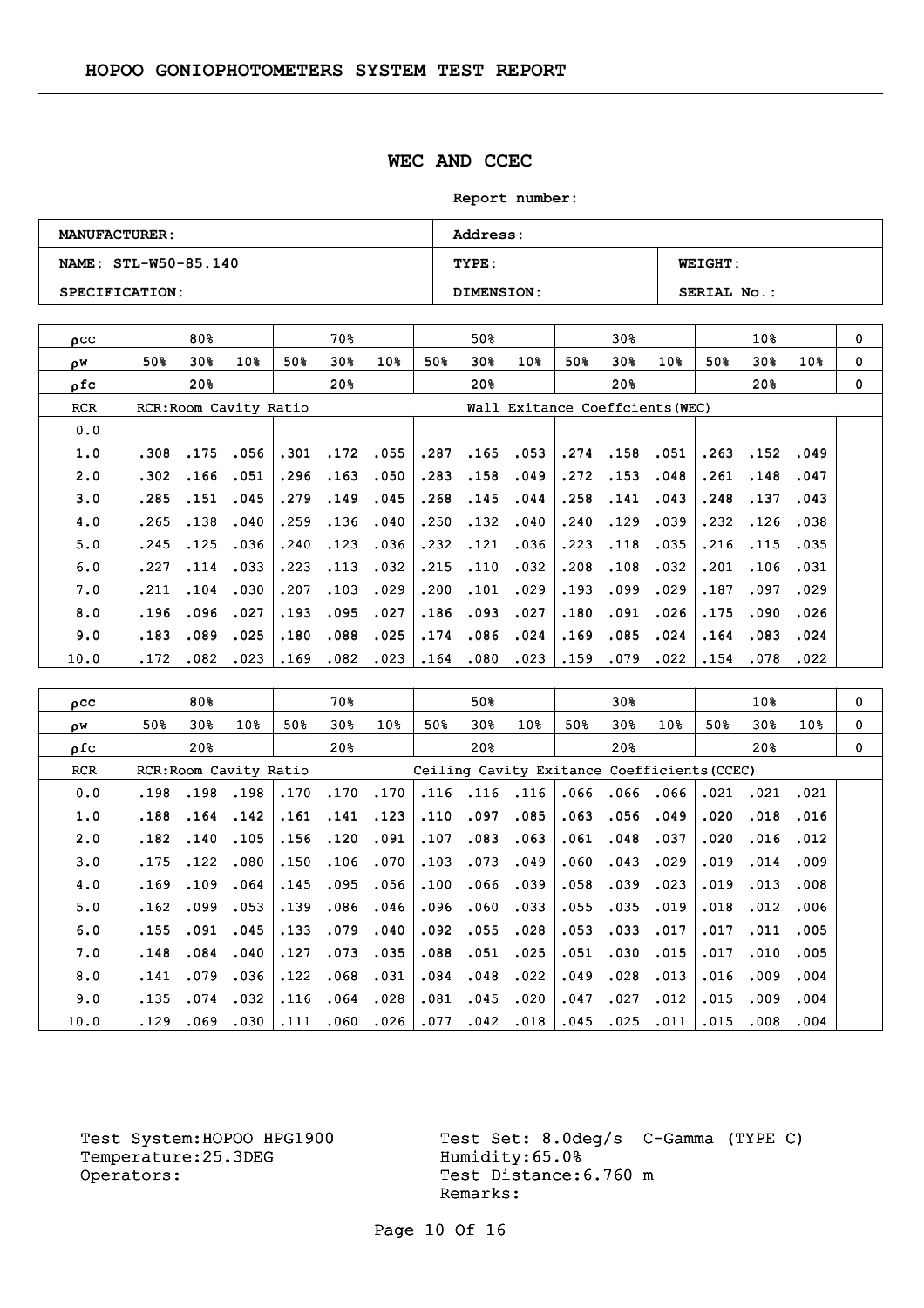## **Uncorrected UGR Table**

**Report number:** 

|                                                    | <b>MANUFACTURER:</b> |      |      |                  |      | Address:   |      |      |                 |      |      |  |
|----------------------------------------------------|----------------------|------|------|------------------|------|------------|------|------|-----------------|------|------|--|
|                                                    | NAME: STL-W50-85.140 |      |      |                  |      | TYPE:      |      |      | <b>WEIGHT:</b>  |      |      |  |
|                                                    | SPECIFICATION:       |      |      |                  |      | DIMENSION: |      |      | SERIAL No.:     |      |      |  |
| ceiling/cavity                                     |                      | 0.7  | 0.7  | $0.5\,$          | 0.5  | 0.3        | 0.7  | 0.7  | 0.5             | 0.5  | 0.3  |  |
|                                                    | walls                | 0.5  | 0.3  | 0.5              | 0.3  | 0.3        | 0.5  | 0.3  | 0.5             | 0.3  | 0.3  |  |
| working plane                                      |                      | 0.2  | 0.2  | 0.2              | 0.2  | 0.2        | 0.2  | 0.2  | 0.2             | 0.2  | 0.2  |  |
| Room dimensions                                    |                      |      |      | Viewed crosswise |      |            |      |      | Viewed endwise  |      |      |  |
| $x = 2H$ $y = 2H$                                  |                      | 22.9 | 24.5 | 23.2             | 24.8 | 25.0       | 29.0 | 30.6 | 29.3            | 30.8 | 31.1 |  |
|                                                    | 3н                   | 23.3 | 24.8 | 23.6             | 25.0 | 25.3       | 31.8 | 33.3 | 32.1            | 33.6 | 33.8 |  |
|                                                    | 4H                   | 23.2 | 24.6 | 23.5             | 24.9 | 25.2       | 31.9 | 33.3 | 32.2            | 33.6 | 33.9 |  |
|                                                    | 6H                   | 23.1 | 24.4 | 23.4             | 24.7 | 25.0       | 31.8 | 33.1 | 32.1            | 33.4 | 33.7 |  |
|                                                    | 8H                   | 23.0 | 24.3 | 23.4             | 24.6 | 24.9       | 31.7 | 33.0 | 32.1            | 33.3 | 33.6 |  |
|                                                    | 12H                  | 23.0 | 24.2 | 23.3             | 24.5 | 24.8       | 31.7 | 32.9 | 32.1            | 33.2 | 33.6 |  |
|                                                    |                      |      |      |                  |      |            |      |      |                 |      |      |  |
| 4H                                                 | 2H                   | 24.7 | 26.2 | 25.1             | 26.4 | 26.7       | 29.2 | 30.6 | 29.5            | 30.9 | 31.2 |  |
|                                                    | 3H                   | 25.0 | 26.2 | 25.4             | 26.5 | 26.9       | 32.0 | 33.3 | 32.4            | 33.6 | 33.9 |  |
|                                                    | 4H                   | 24.9 | 26.0 | 25.3             | 26.3 | 26.7       | 32.1 | 33.3 | 32.5            | 33.6 | 34.0 |  |
|                                                    | 6H                   | 24.8 | 25.8 | 25.2             | 26.1 | 26.5       | 32.1 | 33.0 | 32.5            | 33.4 | 33.8 |  |
|                                                    | 8H                   | 24.7 | 25.7 | 25.2             | 26.0 | 26.5       | 32.0 | 32.9 | 32.4            | 33.3 | 33.7 |  |
|                                                    | 12H                  | 24.7 | 25.5 | 25.2             | 25.9 | 26.4       | 32.0 | 32.8 | 32.4            | 33.2 | 33.6 |  |
|                                                    |                      |      |      |                  |      |            |      |      |                 |      |      |  |
| 8H                                                 | 4H                   | 25.3 | 26.2 | 25.7             | 26.6 | 27.0       | 32.0 | 32.9 | 32.5            | 33.3 | 33.7 |  |
|                                                    | 6н                   | 25.2 | 25.9 | 25.7             | 26.4 | 26.8       | 32.0 | 32.7 | 32.4            | 33.1 | 33.6 |  |
|                                                    | 8H                   | 25.2 | 25.8 | 25.6             | 26.3 | 26.7       | 31.9 | 32.6 | 32.4            | 33.0 | 33.5 |  |
|                                                    | 12H                  | 25.1 | 25.7 | 25.6             | 26.2 | 26.7       | 31.9 | 32.5 | 32.4            | 32.9 | 33.4 |  |
|                                                    |                      |      |      |                  |      |            |      |      |                 |      |      |  |
| 12H                                                | 4H                   | 25.2 | 26.1 | 25.7             | 26.5 | 26.9       | 32.0 | 32.8 | 32.4            | 33.2 | 33.7 |  |
|                                                    | 6H                   | 25.2 | 25.8 | 25.6             | 26.3 | 26.7       | 31.9 | 32.6 | 32.4            | 33.0 | 33.5 |  |
|                                                    | 8H                   | 25.1 | 25.7 | 25.6             | 26.2 | 26.7       | 31.9 | 32.4 | 32.4            | 32.9 | 33.4 |  |
| Variations with the observer position at spacings: |                      |      |      |                  |      |            |      |      |                 |      |      |  |
| $S = 1.0H$                                         |                      |      |      | $+ 0.4 / - 0.4$  |      |            |      |      | $+ 0.2 / - 0.3$ |      |      |  |
|                                                    | 1.5H                 |      |      | $+1.1 / -1.1$    |      |            |      |      | $+ 0.6 / - 0.8$ |      |      |  |
|                                                    | 2.0H                 |      |      | $+ 0.9 / - 1.9$  |      |            |      |      | $+ 2.1 / - 2.1$ |      |      |  |

CIE Pub.117 Corrected 5723 lm Total Lamp Luminous Flux.(8log(F/F0) = 6.1)

Temperature:25.3DEG Operators: Test Distance: 6.760 m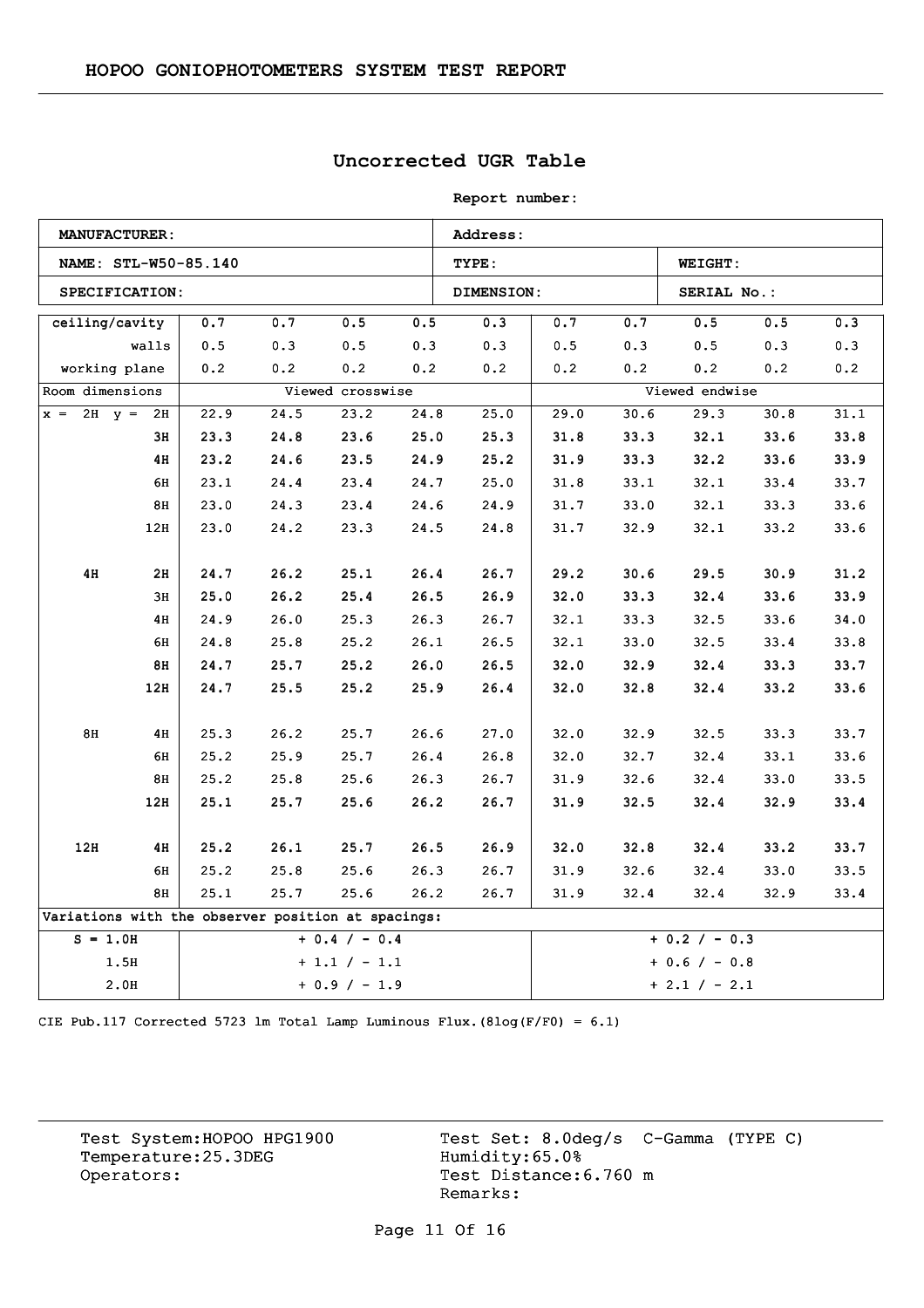## **UTILIZATION FACTORS TABLE**

**Report number:** 

| <b>MANUFACTURER:</b> | Address:   |                    |
|----------------------|------------|--------------------|
| NAME: STL-W50-85.140 | TYPE:      | <b>WEIGHT:</b>     |
| SPECIFICATION:       | DIMENSION: | <b>SERIAL No.:</b> |

|                                  |     |     |                               | <b>REFLECTANCE</b> |     |                   |     |     |                 |             |
|----------------------------------|-----|-----|-------------------------------|--------------------|-----|-------------------|-----|-----|-----------------|-------------|
| Ceiling                          | 0.8 | 0.8 | 0.8                           | 0.7                | 0.7 | 0.7               | 0.5 | 0.5 | 0.5             | $\mathbf 0$ |
| Walls                            | 0.7 | 0.5 | 0.3                           | 0.7                | 0.5 | 0.3               | 0.7 | 0.5 | 0.3             | $\pmb{0}$   |
| Working plane                    | 0.2 | 0.2 | 0.2                           | 0.2                | 0.2 | 0.2               | 0.2 | 0.2 | 0.2             | $\mathbf 0$ |
| ROOM INDEX                       |     |     | UTILIZATION FACTORS (PERCENT) |                    |     | $k(RI)$ x RCR = 5 |     |     |                 |             |
| $k = 0.60$                       | 51  | 38  | 30                            | 50                 | 38  | 30                | 49  | 37  | 30              | 23          |
| 0.80                             | 61  | 48  | 40                            | 60                 | 48  | 40                | 58  | 47  | 40              | 32          |
| 1.00                             | 71  | 58  | 50                            | 69                 | 58  | 50                | 67  | 59  | 49              | 41          |
| 1.25                             | 79  | 67  | 59                            | 77                 | 66  | 59                | 74  | 65  | 58              | 50          |
| 1.50                             | 84  | 73  | 66                            | 82                 | 72  | 65                | 79  | 70  | 64              | 56          |
| 2.00                             | 92  | 83  | 76                            | 90                 | 82  | 75                | 87  | 79  | 74              | 65          |
| 2.50                             | 97  | 89  | 82                            | 95                 | 87  | 81                | 91  | 84  | 79              | 71          |
| 3.00                             | 101 | 94  | 88                            | 99                 | 92  | 87                | 94  | 89  | 85              | 76          |
| 4.00                             | 106 | 100 | 95                            | 103                | 98  | 94                | 99  | 94  | 91              | 82          |
| 5.00                             | 108 | 104 | 100                           | 106                | 102 | 98                | 101 | 98  | 95              | 85          |
| ROOM INDEX                       |     |     |                               | UF(total)          |     |                   |     |     |                 | Direct      |
| According to DIN EN 13032-2 2004 |     |     |                               |                    |     | Suspended         |     |     | $SHRNOM = 1.25$ |             |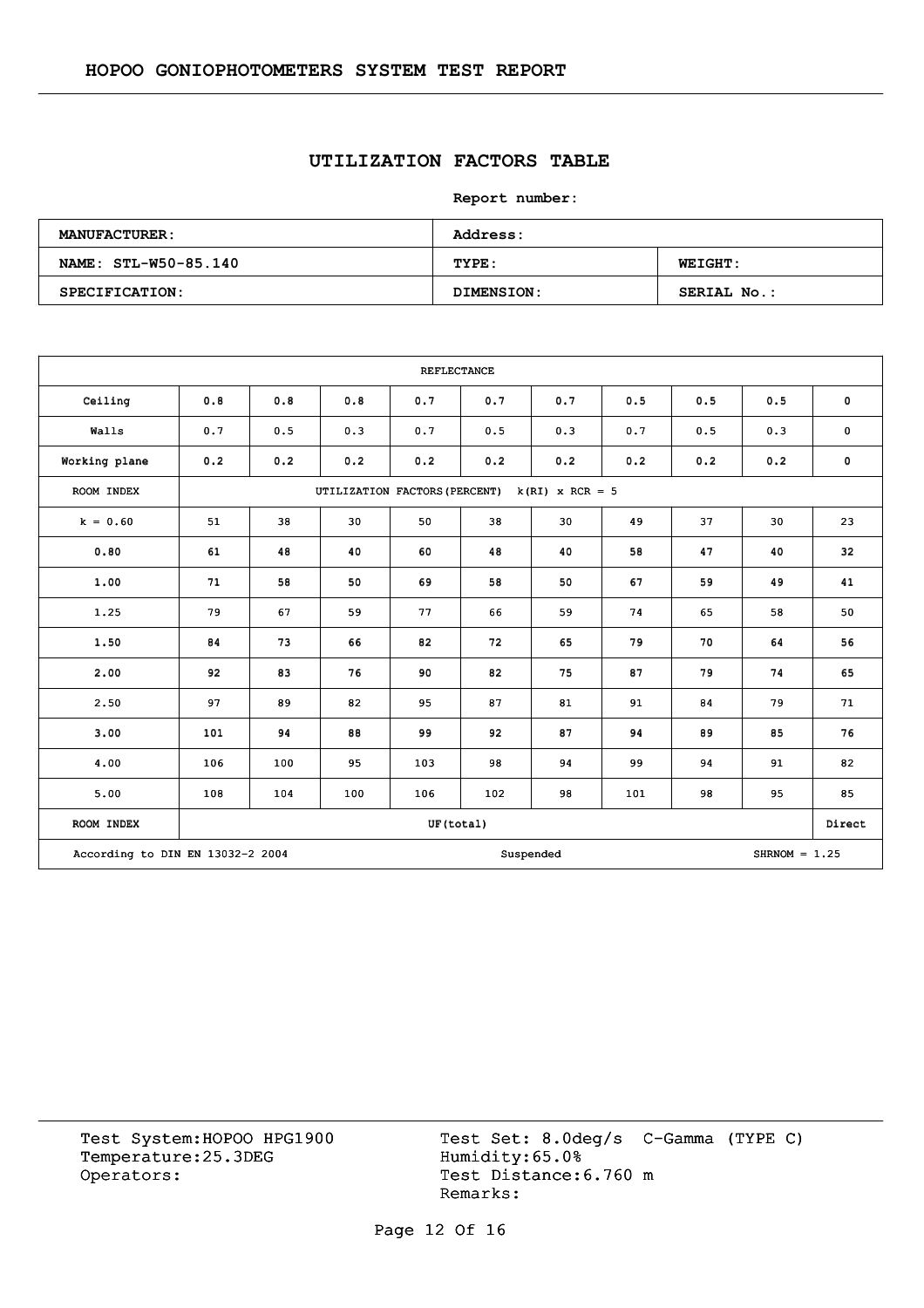### **ISOCANDELA DIAGRAM**

**Report number:** 

| <b>MANUFACTURER:</b> | <b>Address:</b> |                    |
|----------------------|-----------------|--------------------|
| NAME: STL-W50-85.140 | TYPE:           | <b>WEIGHT:</b>     |
| SPECIFICATION:       | DIMENSION:      | <b>SERIAL No.:</b> |



Temperature:25.3DEG Operators: Test Distance: 6.760 m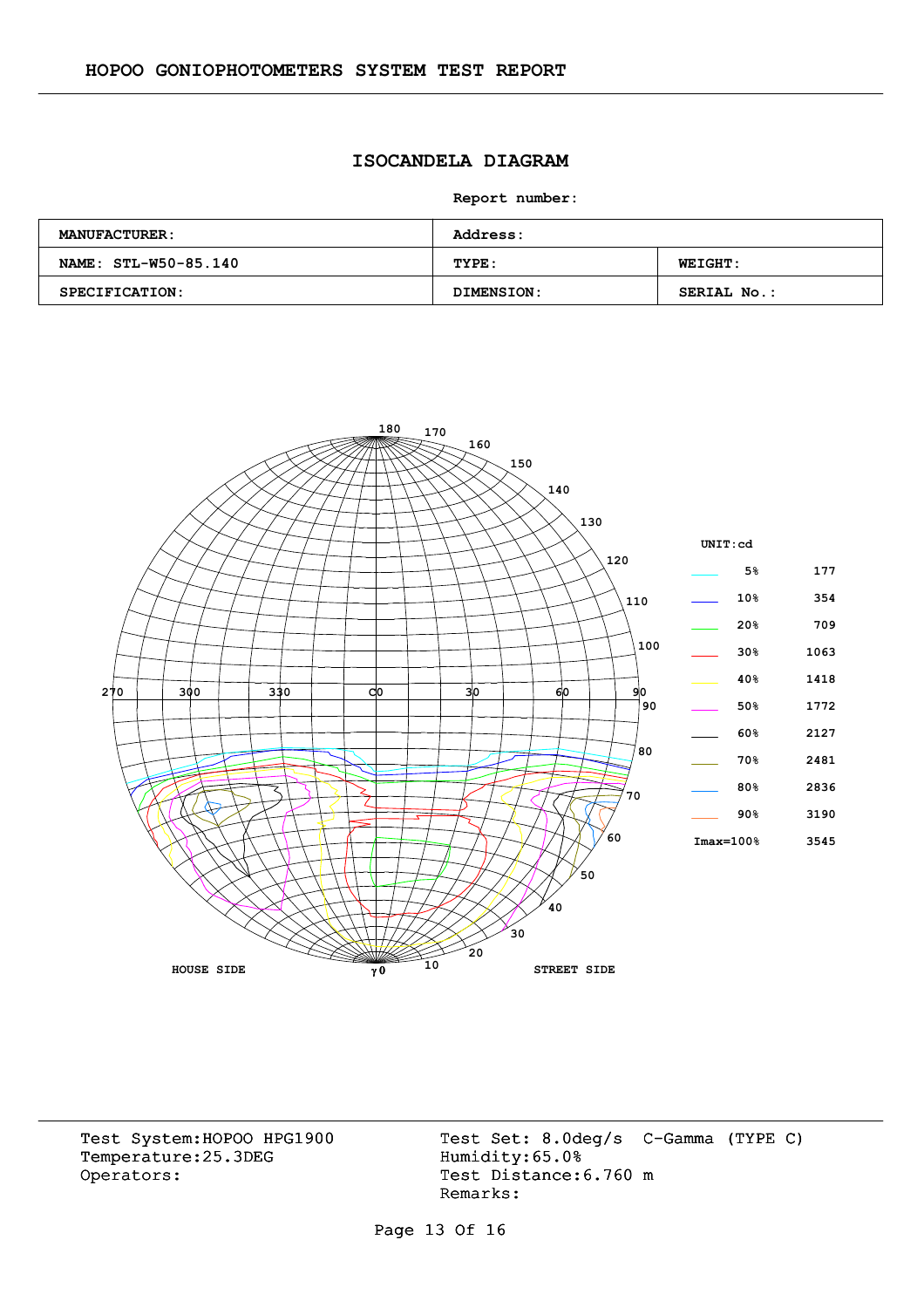#### **ISOLUX DIAGRAM**

**Report number:** 

| <b>MANUFACTURER:</b> | <b>Address:</b>   |                    |
|----------------------|-------------------|--------------------|
| NAME: STL-W50-85.140 | TYPE:             | <b>WEIGHT:</b>     |
| SPECIFICATION:       | <b>DIMENSION:</b> | <b>SERIAL No.:</b> |



#### ILLUMINANCE AT MH=10 m, Enadir =  $15.39$  lx





Temperature:25.3DEG Operators: Test Distance: 6.760 m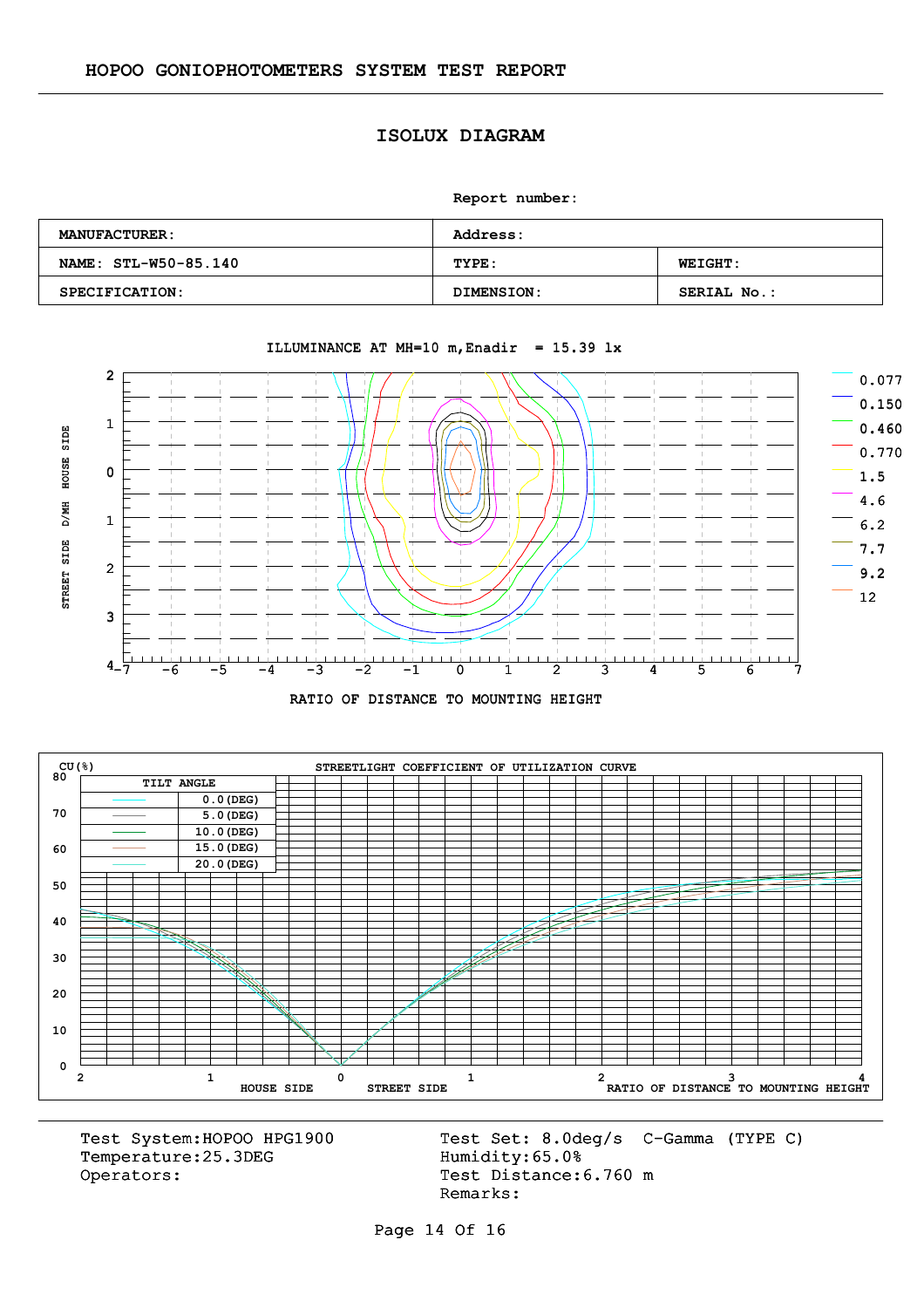### **ISOCANDELA DIAGRAM**

**Report number:** 

| <b>MANUFACTURER:</b> | Address:   |                    |
|----------------------|------------|--------------------|
| NAME: STL-W50-85.140 | TYPE:      | <b>WEIGHT:</b>     |
| SPECIFICATION:       | DIMENSION: | <b>SERIAL No.:</b> |



Temperature:25.3DEG Operators: Test Distance: 6.760 m

Test System:HOPOO HPG1900 Test Set: 8.0deg/s C-Gamma (TYPE C)<br>Temperature:25.3DEG Humidity:65.0% Remarks:

Page 15 Of 16